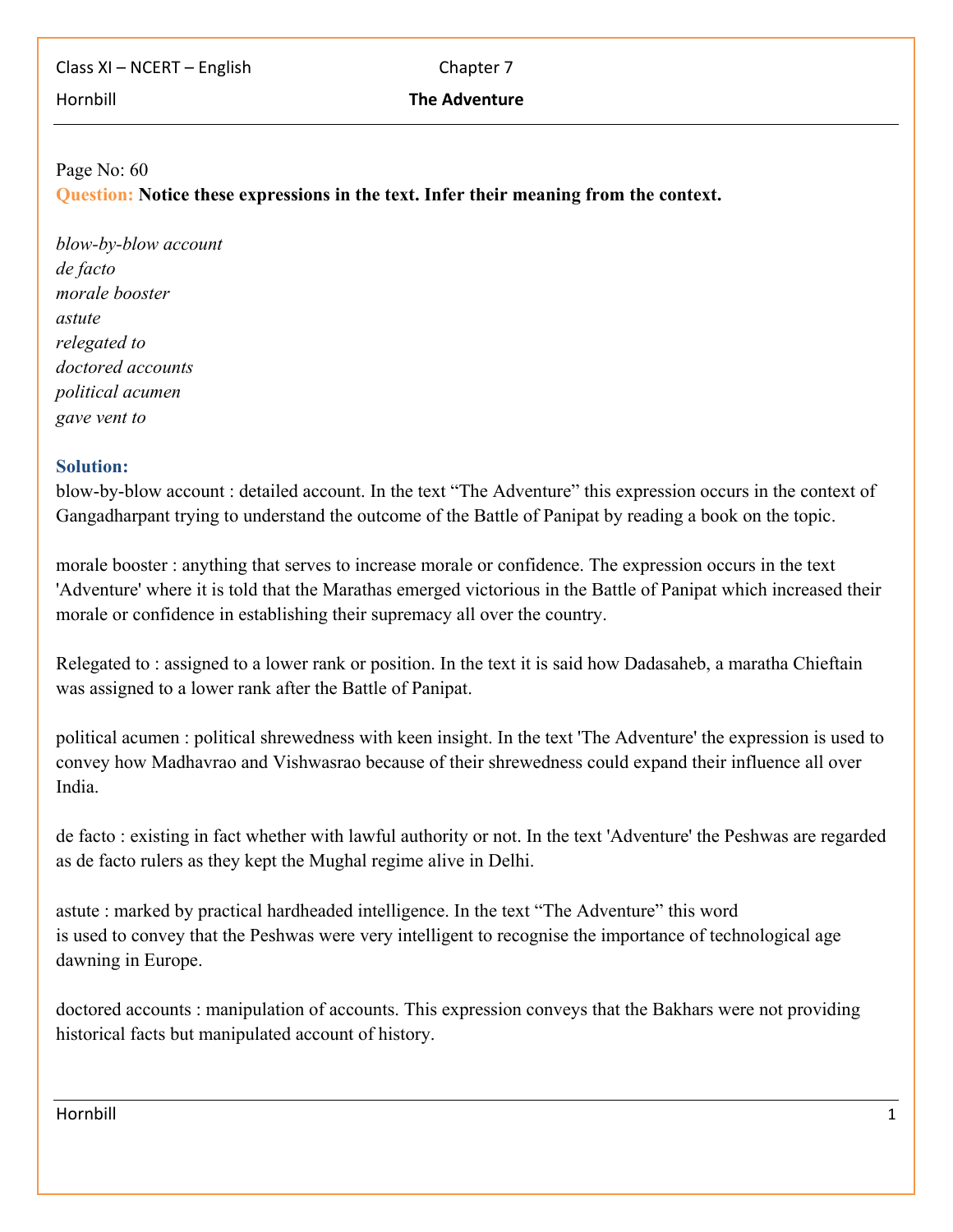Class XI – NCERT – English Chapter 7

## Hornbill **The Adventure**

give vent to : to express one's feelings and ideas. Professor Gaitonde expressed his ideas in the public lecture on the Battle of Panipat.

Page No: 69

# **Understanding the Text Question: Tick the statements that are true.**

- 1. The story is an account of real events.
- 2. The story hinges on a particular historical event.
- 3. Rajendra Deshpande was a historian.
- 4. The places mentioned in the story are all imaginary.
- 5. The story tries to relate history to science.

### **Solution:**

- 1. False
- 2. True
- 3. False
- 4. False
- 5. True

## **Question: Briefly explain the following statements from the text.**

1."You neither travelled to the past nor the future. You were in the present experiencing a different world."

2. "You have passed through a fantastic experience: or more correctly, a catastrophic experience."

- 3. Gangadharpant could not help comparing the country he knew with what he was witnessing around him.
- 4. "The lack of determinism in quantum theory!"
- 5. "You need some interaction to cause a transition."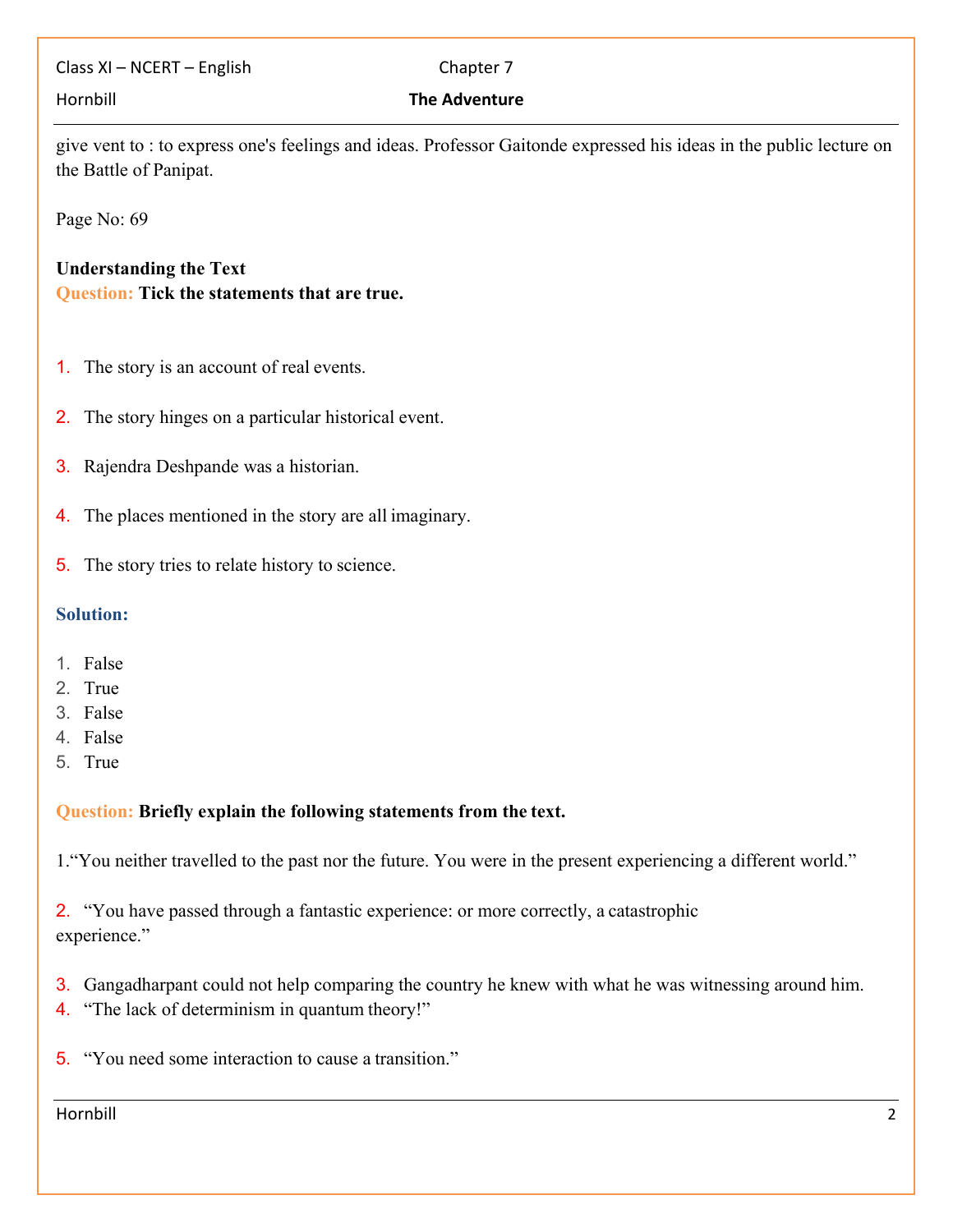Class XI – NCERT – English Chapter 7 Hornbill **The Adventure** 

### **Solution:**

1. This statement was said by Rajendra to Professor Gaitonde. He made a transistion from one world to another and back again. By making a transistion, he was able to experience two worlds although one at a time. He neither travelled to the pas nor to the future. He was in the present but experiencing a different world.

2. This statement was made by Rajendra to Prof. Gaitonde in the text The Adventure by Jayant Vishnu Narlikar. Gangadhar had passed through a strange experience. He had the experience of living in two world, one he lived in now and other where he had spent two days.

3. Gangadharpant knew India which had seen the decline of Peshwas and experienced the slavery of the British. But the India he had seen in two days was completely different. It had not been subjected to slavery for the whiteman. It was self dependent and enjoyed self respect. He compared the two countries the one that he knew already and other that hewas witnessing around him. Both had different histories.

4. Professor Gaitonde had decided to go to a big library at Bombay and browse through history books. Then he would find out how the present state of affairs was reached. On his return to Pune, he would have a lonk talk with Rajendra Deshpande. He hoped that Rajendra would help him undertand what had happened.

5. This bombay was under the British Raj. An Anglo-Indian in unform checked permits. Each of the blue carriages of GBMR had the tiny Union Jack painted on it. The Victoria Terminus station looked very neat and clean. The staff was mostly of Anglo-Indians and Parsee alongwith a handful fo british Officers.

## **Talking about the Text**

**Question:** Discuss the following statements in groups of two pairs, each pair in a group taking opposite points of view.

(i) A single event may change the course of the history of a nation.

(ii) Reality is what is directly experienced through the senses.

(iii) The methods of inquiry of history, science and philosophy are similar.

## **Solution:**

(i)

For

A single event may change the course of the history of a nation. The battle of Panipat for example is said to be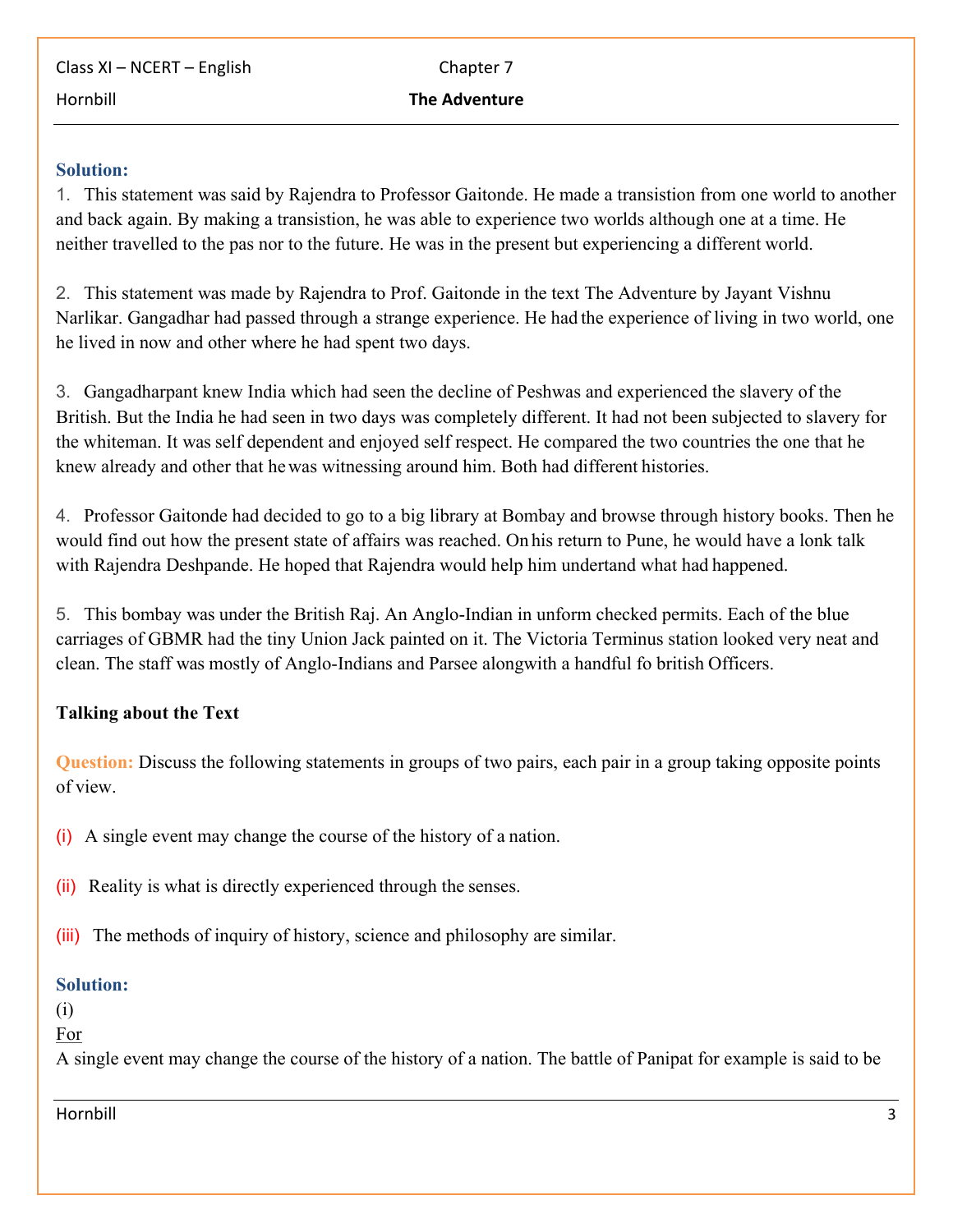Class XI – NCERT – English Chapter 7

Hornbill **The Adventure** 

the turning point in the history of India. In the Battle of Panipat, the Marathas gave in to the forces of Ahmed Shah Abdali. After this event the history of India took another turn. Gradually, the country was was overtaken by the foreign forces. In the story The Adventure it is mentioned how in the beginning Prof. Gaitonde was preparing a speech on what course the history would have taken if the Marathas had won the Battle of Panipat. This shows the importance of a single event in the history of a nation.

## Against

The motion that A single event may change the course of the history of a nation is a matter of perspective only. It is a relative truth. If we apply the catastrophic theory in understanding history then we will find that there may be alternative outcomes of a single event so that we cannot proclaim that any one course of event is the reality. Since there may be alternative courses of history so debating on a single course is not fruitful. In the story the Adventure due to catastrophic phenomenon the Battle of Panipat is revealed in a different version to Prof Gaitonde. According to this version, the Marathas emerged victorious in the Battle of Panipat. After the event the Marathas extended influence over the entire country. India never fell to the alien forces. So, to argue that a single course of event may change the course of history is not tenable. There may be alternative effects following an event.

# (ii) For

Our senses , that is the senses of touch, sight, taste and hearing and smell provide us facts about the world we live in. Knowledge from experience come through these senses. The reality is what we directly experience through these senses. No other reality exists which is not revealed to the senses.

# Against

Reality is not what is directly revealed to the senses. We cannot experience so many entities like atoms and molecules but these are real. We cannot even predict the behaviour of these entities accurately. This point is mooted by Rajendra in the story Adventure when he points to the discoveries made by the physicists regarding the behaviour of the atoms. We can predict the position of a bullet fired in a particular direction from a gun but we cannot predict the position of a an electron fired from a source. This proves that reality is not what is directly revealed to the senses, there can be alternative realities existing side by side.

# (iii) For

The methods of inquiry of History, Science and Philosophy are similar. In the story The

Adventure one can find the perspectives of History, Philosophy and Science converging towards a focal point. History employs the methods of observation, analysis and rationalism in understanding the course of past events. Science is based on observation, experimentation and analysis.

Rationalism is the most fundamental principle that Science follows. Philosophy is thoroughly critical in methodology.

Philosophy examines everything including the assumptions and methodology of Science and other disciplines like History. In the story The Adventure History, Science and Philosophy converge. Prof. Gaitonde experienced